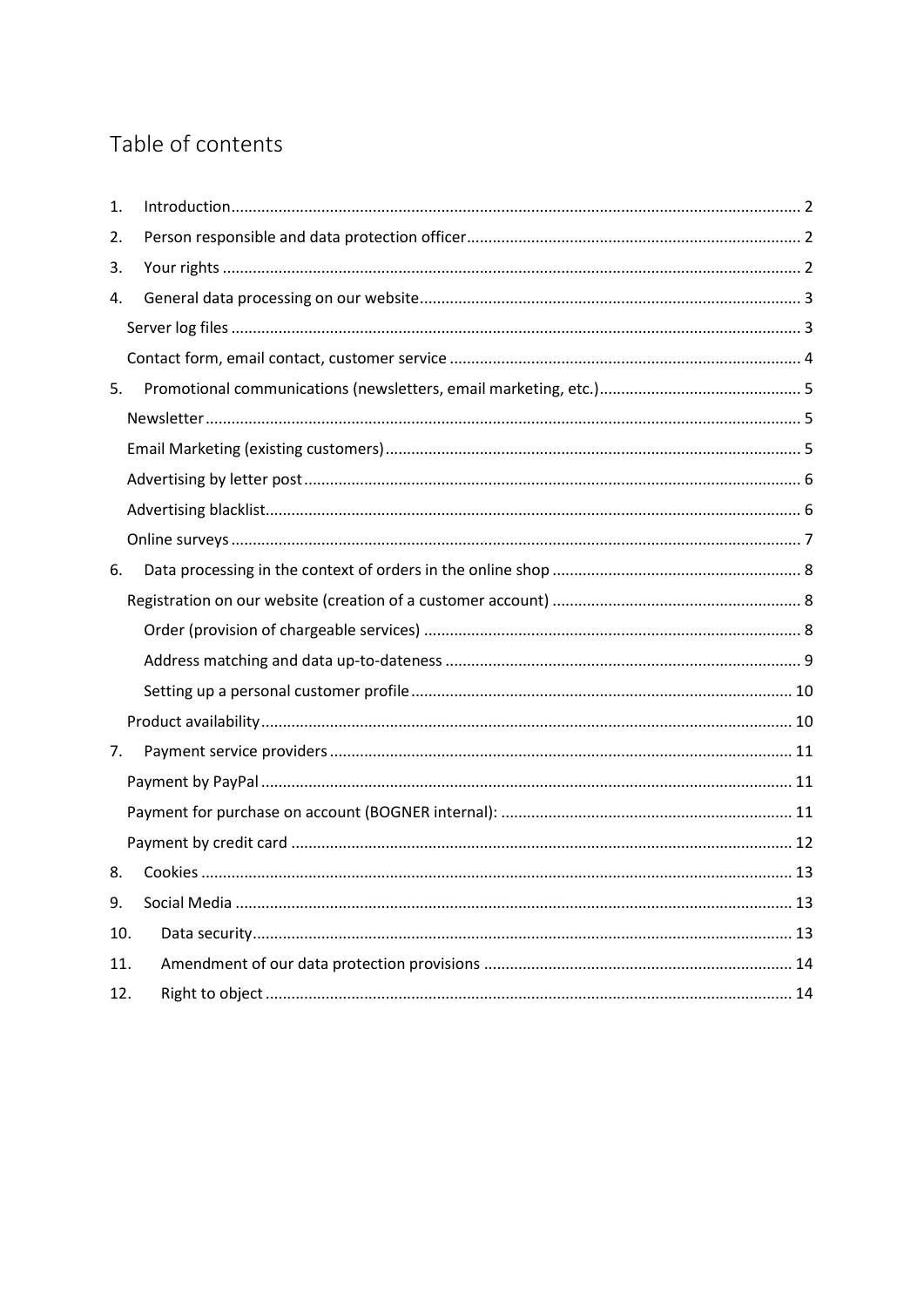## **Privacy Policy**

## <span id="page-1-0"></span>**1. Introduction**

The security of your data and the protection of your privacy is important to us. We are committed to protecting your privacy and to complying with statutory data protection provisions. In the following, we explain how we handle your personal data. Which data is processed in detail and how it is used depends largely on the services requested or agreed in each case.

## <span id="page-1-1"></span>**2. Person responsible and data protection officer**

*The person responsible within the meaning of data protection law is*

Willy Bogner GmbH & Co. KG a.A. Sankt-Veit-Straße 4 DE-81673 München Email: [mydata@bogner.com](mailto:mydata@bogner.com)

Bogner homeshopping GmbH & Co. KG Sankt-Veit-Straße 4 DE-81673 München Email: [mydata@bogner.com](mailto:mydata@bogner.com)

Bogner Sportmoden Vertrieb GmbH Sankt-Veit-Straße 4 DE-81673 München Email: [mydata@bogner.com](mailto:mydata@bogner.com)

In the following, "BOGNER", "we", "us" and "our" refer to the above-mentioned companies.

In many areas, data is processed jointly. The joint responsibility is regulated by an agreement between the companies. The companies use the same database system in the course of their activities and access a common data pool where necessary. The companies are each independently responsible for the lawful processing of personal data and the granting of data subject rights, including the provision of mandatory information. Where necessary, the companies shall support each other in this respect.

*We have appointed an external data protection officer for the German companies:*

activeMind AG Management- und Technologieberatung Potsdamer Straße 3 DE-80802 München [dataprotectionofficer@bogner.com](mailto:dataprotectionofficer@bogner.com)

## <span id="page-1-2"></span>**3. Your rights**

You can exercise the following rights at any time using the contact details provided by our data protection officer or via our customer service at service@bogner.com:

- Information about your data stored with us and its processing (Art. 15 GDPR),
- Correction of inaccurate personal data (Art. 16 GDPR),
- Deletion of your data stored with us (Art. 17 GDPR),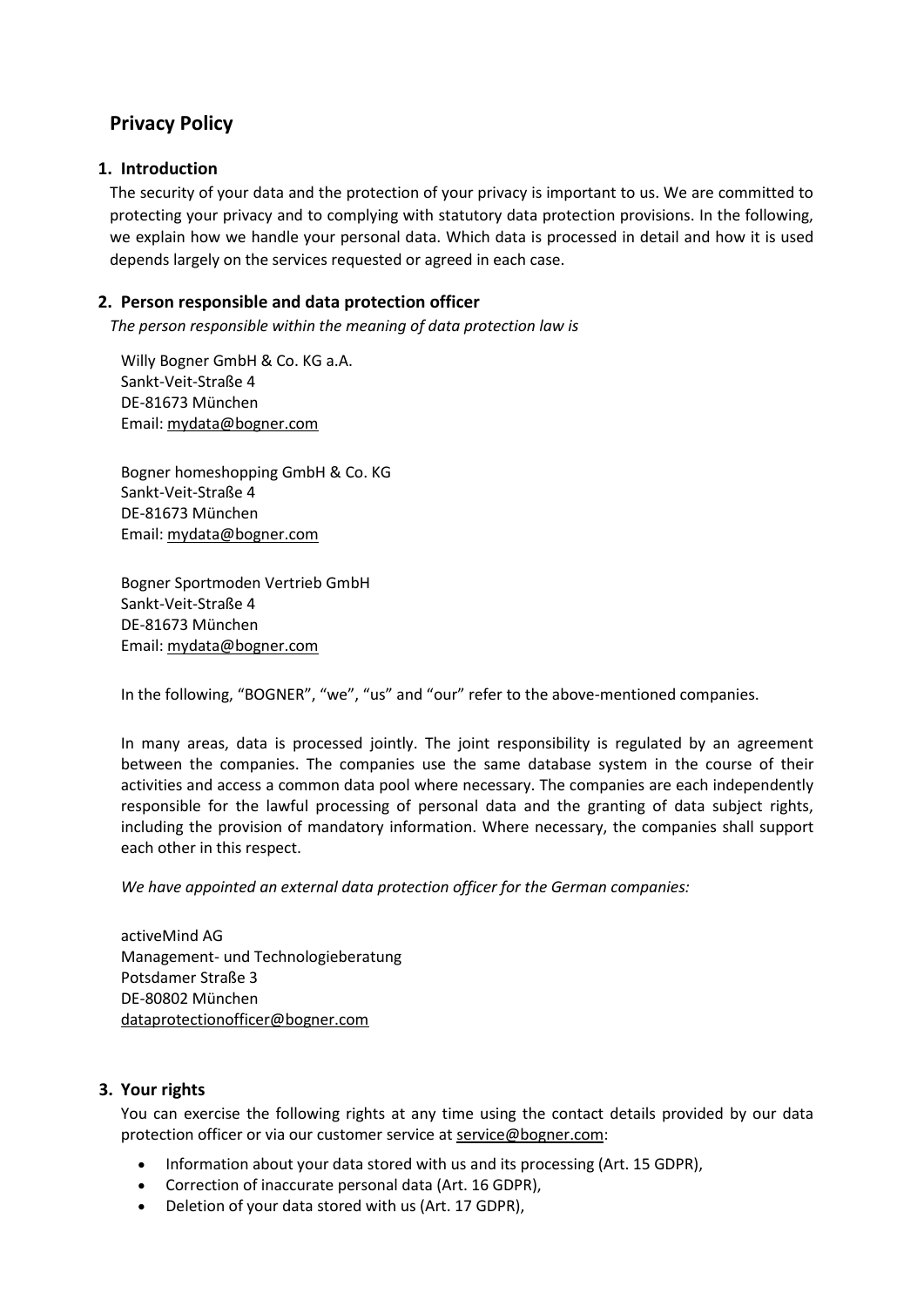- Restriction of data processing if we are not yet allowed to delete your data due to legal obligations (Art. 18 GDPR),
- Objection to the processing of your data stored with us (Art. 21 GDPR) and
- Data portability, provided you have consented to the data processing or have concluded a contract with us (Art. 20 GDPR).

If you have given us consent, you can revoke this at any time with effect for the future. Please note that the revocation is only effective for the future. Processing that took place before the revocation is not affected by this.

You can contact a supervisory authority at any time with a complaint, e.g. the competent supervisory authority in the federal state of your residence or the authority responsible for us as the responsible body.

A list of the supervisory authorities (for the non-public sector) with the address can be found at: [https://ec.europa.eu/justice/article-29/structure/data-protection-authorities/index\\_en.htm.](https://ec.europa.eu/justice/article-29/structure/data-protection-authorities/index_en.htm)

## <span id="page-2-0"></span>**4. General data processing on our website**

## <span id="page-2-1"></span>**Server log files**

Nature and purpose of the processing:

Information of a general nature is automatically collected when you access our website, i.e. if you do not register or otherwise transmit information. This information (server log files) includes, for example, the type of web browser, the operating system used, the domain name of your internet service provider, your IP address, the date and time of access and similar.

The data are processed for the following purposes in particular:

- To ensure problem-free connection of the website,
- To ensure the smooth running of our website,
- To evaluate system security and stability, and
- For the technically error-free presentation and optimisation of our website.

We do not use your data to form conclusions about you personally. However, we reserve the right to check the server log files retrospectively if there are concrete indications of illegal use.

Legal basis and legitimate interest:

The processing is carried out in accordance with Art. 6 (1) f) GDPR on the basis of our legitimate interest in improving the stability and functionality of our website.

Recipient:

The recipients of the data may be technical service providers who act as contract processors for the operation and maintenance of our website.

## Storage period:

Data is deleted as soon as it is no longer required for the purpose for which it was collected. This is generally the case for data used to access the website when the respective session has ended.

In the case of data stored in log files, this happens no later than 14 days afterwards. Storage beyond this period is possible. In this case, the IP addresses of users are anonymised so that it is no longer possible to assign the calling client.

Provision prescribed or required:

The provision of the aforementioned personal data is neither legally nor contractually required. However, without the data, the service and functionality of our website cannot be guaranteed. In addition, individual services and services in general may not be available or may be limited.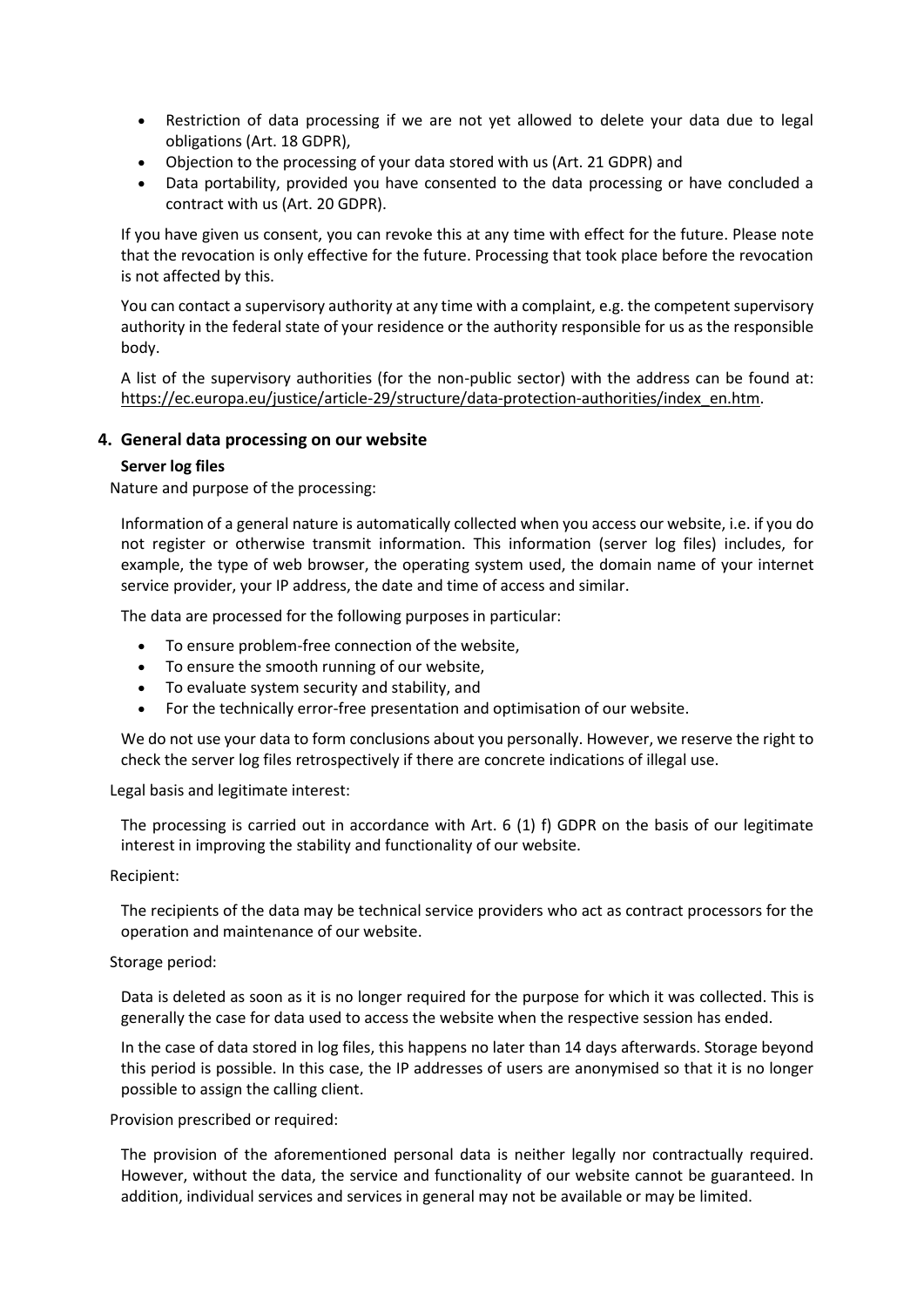Opposition:

Please read the information about you[r right to object](#page-13-1) according to Art. 21 GDPR.

## <span id="page-3-0"></span>**Contact form, email contact, customer service**

Nature and purpose of the processing:

The data you enter will be stored for the purpose of individual communication with you. To this end, it is necessary to provide a valid email address, order number and your name. This is used for the assignment of the enquiry and the subsequent response to it. The provision of further data is optional.

Our website contains a contact form that can be used for electronic contact. If a user chooses this option, the data entered in the input mask is transmitted to us and stored.

The following data is also stored at the time the message is sent:

- (1) Date and time of dispatch
- (2) BOGNER store selected
- (3) User Agent and User Vendor
- (4) Selected language

Alternatively, it is possible to contact us via the email address provided. In this case, the user's personal data transmitted with the email will be stored. You can also contact our customer service using the telephone number provided. As a matter of principle, we do not record conversations. However, notes about your enquiry may be recorded by our customer service.

Legal basis and legitimate interest:

We process data on the basis of our legitimate interest to enable you to contact us easily (Art. 6 (1) f) GDPR). The information you provide will be stored for the purpose of processing the enquiry and for possible follow-up questions.

If you contact us to request a quote, the data entered in the contact form will be processed to carry out pre-contractual measures (Art. 6 (1) b) GDPR).

Recipient:

The recipients of the data may be technical service providers who act as contract processors for the operation and maintenance of our website.

Storage period:

We only process your personal data for as long as is necessary to fulfil the intended purposes. In addition, we are subject to statutory retention periods resulting from the German Commercial Code (Handelsgesetzbuch) or the German Fiscal Code (Abgabenordnung), which generally last 6 to 10 years.

Provision prescribed or required:

The provision of your personal data is voluntary. However, we can only process your enquiry if you provide us with your name, email address and the reason for the enquiry.

Opposition:

Please read the information about you[r right to object](#page-13-1) according to Art. 21 GDPR.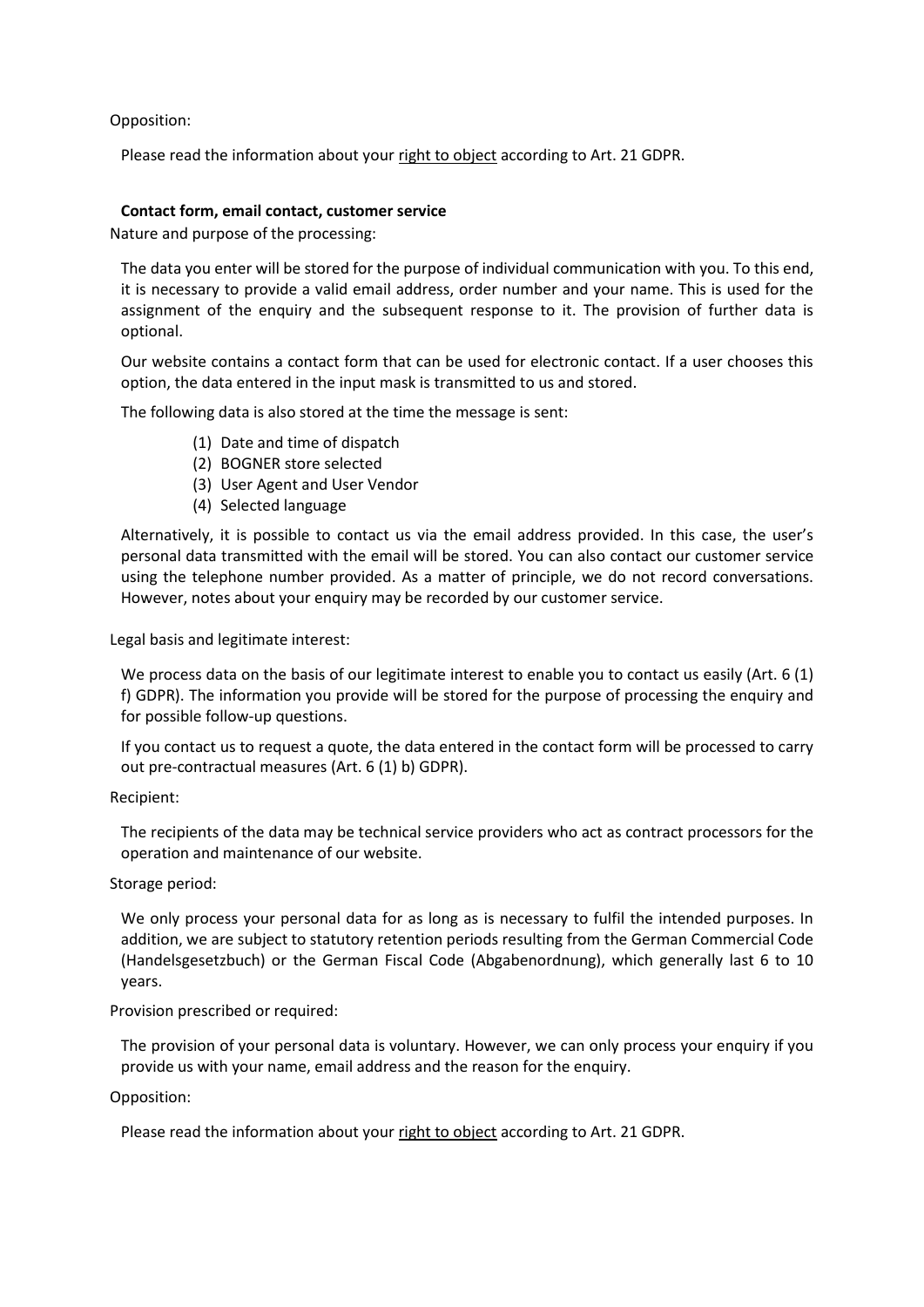## <span id="page-4-0"></span>**5. Promotional communications (newsletters, email marketing, etc.)**

## <span id="page-4-1"></span>**Newsletter**

Nature and purpose of the processing:

For the delivery of our newsletter, we collect personal data that is transmitted to us via an input mask. We need a valid email address in order to register you successfully.

In order to verify that a registration is actually made by the owner of a particular email address, we use the "double opt-in" (DOI) procedure. This means that you will receive an email after registering for the newsletter in which you must reconfirm your newsletter registration. For this purpose, we log your newsletter registration, as well as the date and the time of the DOI confirmation.

In addition, we evaluate your reading and usage behaviour in order to constantly improve our newsletter and adapt it to your interests and requirements.

Legal basis:

We send our newsletter and evaluate it on the basis of your consent (Art. 6 (1) a) GDPR).

Recipient:

We use a service provider, who acts as our contract processor, for its dispatch and any evaluations that may take place.

Storage period:

The data will only be processed in this context as long as the relevant consent has been given.

Provision prescribed or required:

The provision of your personal data is voluntary and based solely on your consent. Unfortunately, we cannot send you our newsletter or make you customised offers without your consent.

Withdrawal of consent:

You can withdraw your consent to the storage of your personal data and its use for the dispatch of the newsletter, or the evaluation of the newsletter, at any time with effect for the future. You will find a corresponding unsubscribe link in every newsletter. You can also revoke your consent via the other contact options provided on the website.

## <span id="page-4-2"></span>**Email Marketing (existing customers)**

Nature and purpose of the processing:

If you have provided us with your email address when purchasing goods, we reserve the right to send you regular offers from our range by email. If you have initially objected to the use of your email address for promotional purposes, you will not receive any additional offers by email.

Legal basis and legitimate interest:

In this respect, the data processing is carried out solely on the basis of our legitimate interest in personalised direct advertising in accordance with Art. 6 (1) f) GDPR, in conjunction with balancing in accordance with Art. 7 (3) UWG (Unfair Competition Act).

Recipient:

We use a service provider, who acts as our contract processor, for its dispatch and any evaluations that may take place.

Storage period: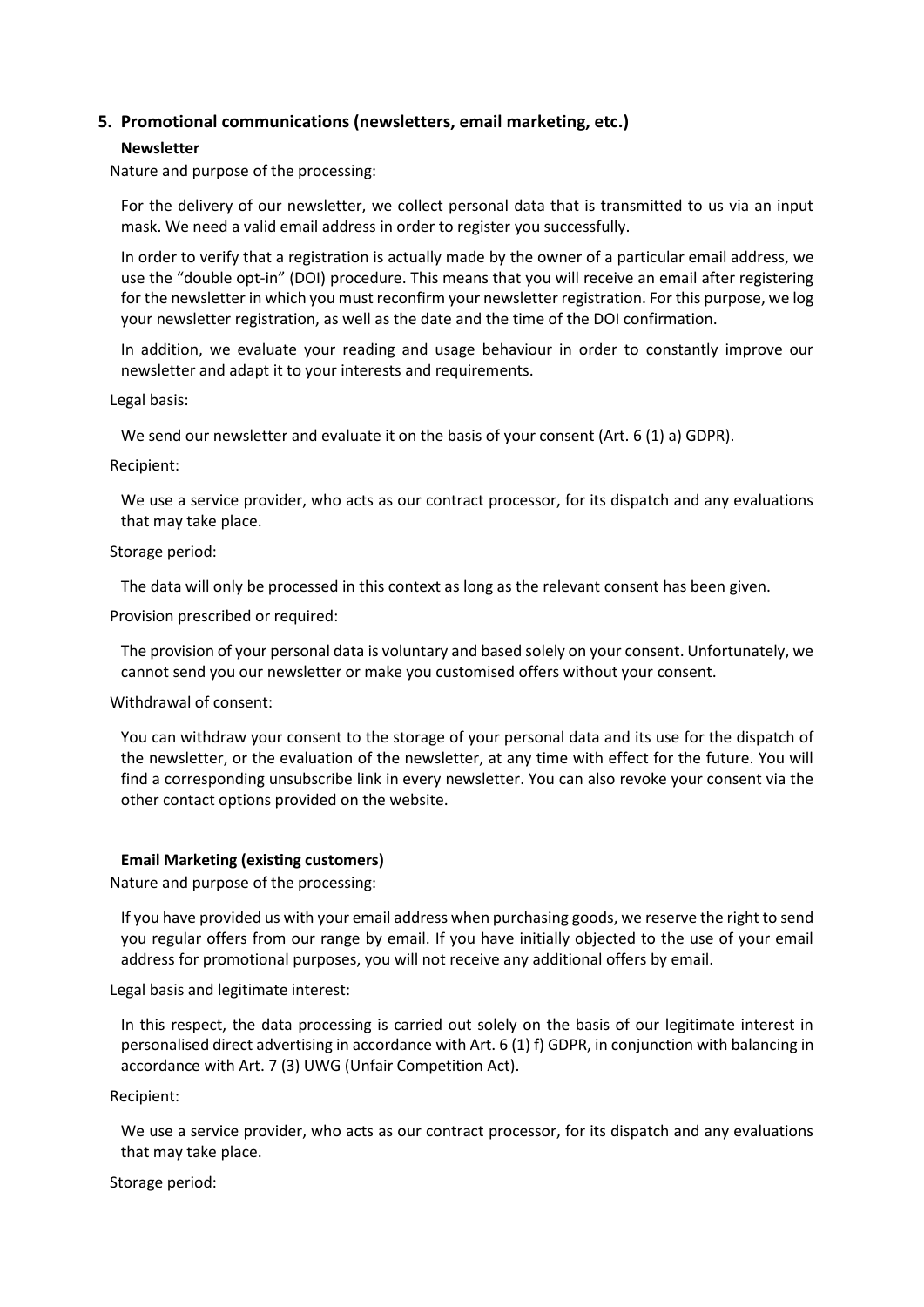The data will only be processed in this context as long as you have not objected to such processing.

Provision prescribed or required:

The provision of your personal data is voluntary. If you object to the use of email marketing, we will not be able to send you any interesting offers by email.

#### Opposition

You are entitled to object to the use of your email address for the aforementioned advertising purpose at any time with effect for the future. You will find a link to this effect in every promotional email. You can also revoke your consent via the other contact options provided on the website. We will then include your name and email address in our [advertising blacklist.](#page-5-1)

## <span id="page-5-0"></span>**Advertising by letter post**

Nature and purpose of the processing:

We reserve the right to use your contact data (title, name, address) and customer number - insofar as we have received this additional information from you within the framework of the contractual relationship - as well as your date of birth to send you interesting offers concerning our products by post. If you have initially objected to the use of your data for this purpose, we will not send any mailings.

Legal basis and legitimate interest:

The processing for sending advertising by letter post is based on our legitimate interest in personalised direct advertising (Art. 6 (1) f) GDPR).

Recipient:

We use a service provider for the dispatch who acts as our contract processor.

Storage period:

The data will only be processed in this context as long as you have not objected to such processing.

Provision prescribed or required:

The provision of your personal data is voluntary. If you object to advertising by letter post, we will not be able to send you any interesting offers by letter post.

#### Opposition

You are entitled to object to the use of your address for the aforementioned advertising purpose at any time with effect for the future. You will find a corresponding contact in each covering letter. You can also revoke your consent via the other contact options provided on the website. We will then include your name and address in our [advertising blacklist.](#page-5-1)

## <span id="page-5-1"></span>**Advertising blacklist**

Nature and purpose of the processing:

After your objection to the processing of your personal data for advertising purposes or the revocation of your consent, we store your email address or your name and address (in the case of postal advertising) in our internal advertising blacklist. We only use your data for matching with our future advertising files. This ensures that your advertising objection or the revocation of your consent is permanently respected.

Legal basis and legitimate interest: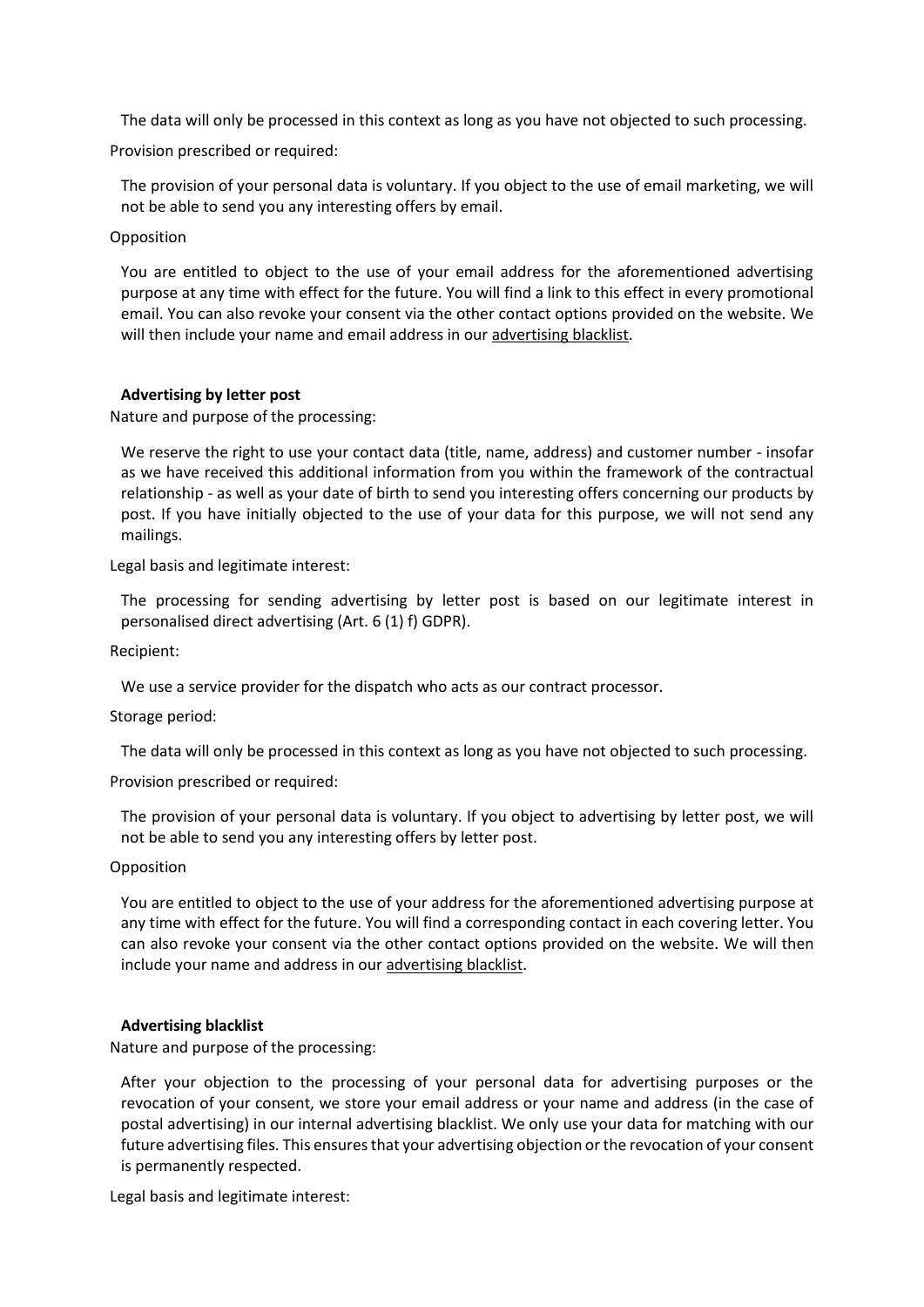The lawfulness of processing personal data provided to us for the purpose of inclusion in our advertising blacklist is based on a legitimate interest (Art. 6 (1) f) GDPR), so that we can exclude you from advertising (by email or letter post) in the future.

## Recipient:

The recipients of the data may be technical service providers who support the processing of our advertising blacklists as contract processors.

## Storage period:

Entries in the BOGNER internal advertising blacklist are stored permanently. Deletion of the entry by the person concerned is possible at any time by contacting us by email: [mydata@bogner.com.](mailto:mydata@bogner.com)

## Provision prescribed or required:

The provision of your personal data is voluntary. If you object to the inclusion of your data in our advertising blacklist, we cannot guarantee that you will receive advertising from us at a later date (if the legal basis exists).

## Opposition:

Please read the information about you[r right to object](#page-13-1) according to Art. 21 GDPR.

## <span id="page-6-0"></span>**Online surveys**

Nature and purpose of the processing:

Your personal data will be processed in a pseudonymised form within the scope of the survey. It is not possible for us to draw any direct conclusions about you as a person. The purpose of processing personal data within the scope of the surveys is, for example, to increase customer satisfaction and optimise the shopping experience.

If the survey is linked to a special offer, a voucher for example, you will receive the relevant voucher code at the end of the survey. On the basis of this voucher code, only your participation in a survey can be traced back to you. A combination with other data does not take place.

Legal basis and legitimate interest:

If you are already a BOGNER customer, or have subscribed to our newsletter and have not objected to the use of your data for advertising purposes, the processing is based on a legitimate interest (Art. 6 (1) f) GDPR). We have a legitimate interest in increasing the satisfaction of our customers and optimising their shopping experience.

#### Recipient:

The recipients of the data may be technical service providers who act as contract processors for the implementation of the survey.

## Storage period:

We do not assign answers to you personally, but only record that you have received a corresponding link to the survey. If you have redeemed a voucher, we record that you have taken part in the survey. These characteristics are stored in your customer profile. You can find information on deleting your customer profile [below.](#page-9-0)

Provision prescribed or required: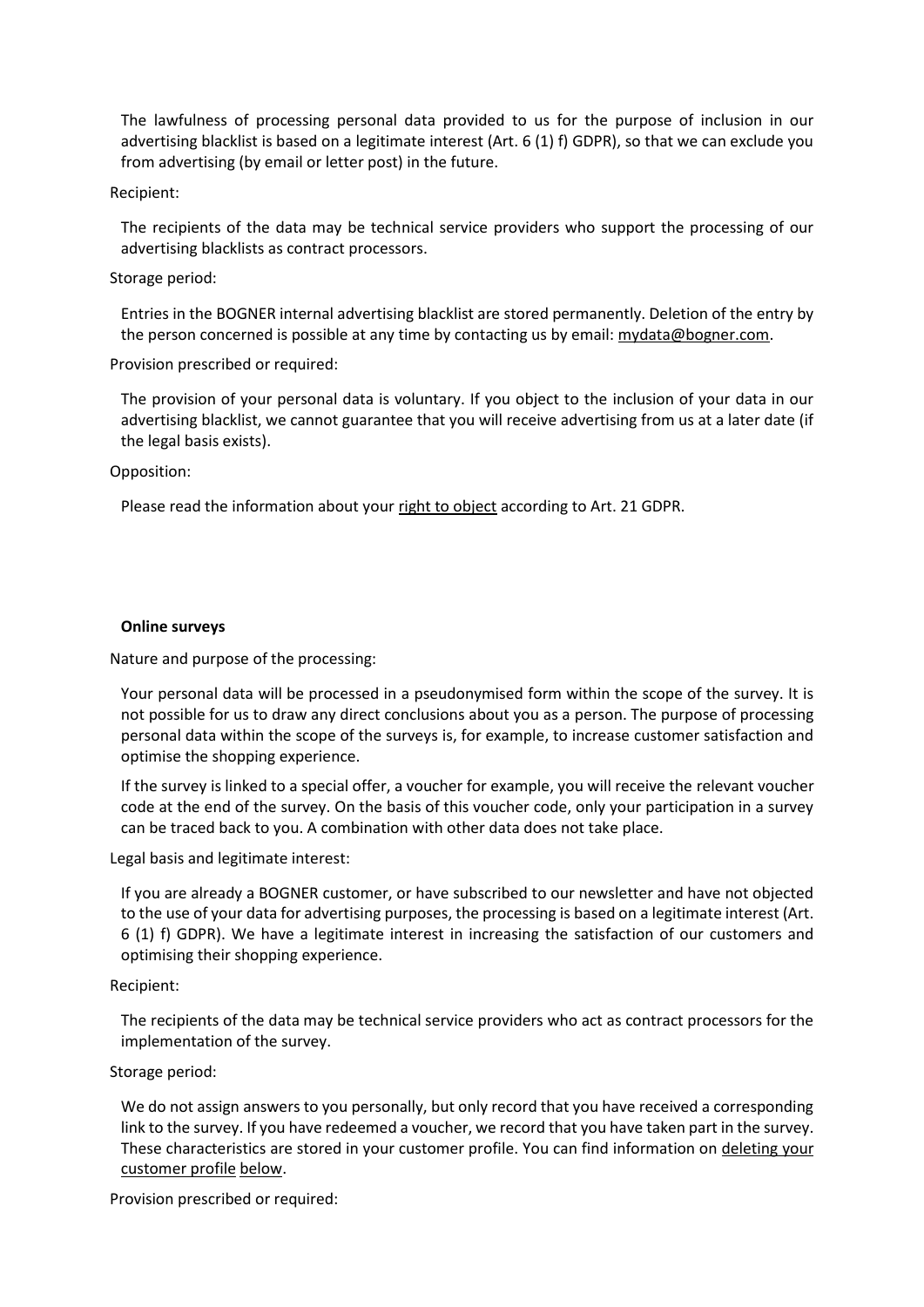The provision of your personal data is voluntary. If you choose not to participate in the customer survey, we will not be able to improve our offer based on your anonymous answers. You may not be able to receive or use any offers, such as vouchers, associated with participation in the customer survey.

Opposition:

Please read the information about you[r right to object](#page-13-1) according to Art. 21 GDPR.

## <span id="page-7-0"></span>**6. Data processing in the context of orders in the online shop**

## <span id="page-7-1"></span>**Registration on our website (creation of a customer account)**

Nature and purpose of the processing:

We offer you the option to register on our website. This has many advantages for you; for example, you can view your order history and the associated order details at any time. If you save your preferred delivery and billing address, you do not have to enter them again when you place a new order. This makes your shopping faster and more convenient.

You can change the data we have on file for you or delete your user account at any time.

In addition to the data you have provided, the following data is stored at the time of registration:

- (1) Registration date
- (2) Registration time

Legal basis:

As part of the registration process, your consent is obtained for the processing of this data in accordance with Art. 6 (1) a) GDPR.

Recipient:

The recipients of the data may be technical service providers who act as contract processors for the operation and maintenance of our website. The data is not passed on to third parties.

Storage period:

Your user account will be deleted as soon as you cancel your registration.

Withdrawal of consent:

You can cancel your registration at any time by contacting us by email: mydata@bogner.com.

Provision prescribed or required:

Registration is voluntary. It is beneficial for the fulfilment of a contract with you (via our online shop), or for the implementation of pre-contractual measures, but not a requirement.

## <span id="page-7-2"></span>**Order (provision of chargeable services)**

Nature and purpose of the processing:

We process the data that you provide as part of your order for the purpose of implementing or processing the contractual relationship.

Furthermore, we are subject to various legal obligations that involve data processing. These include, for example, requirements under tax laws and statutory accounting, the fulfilment of enquiries by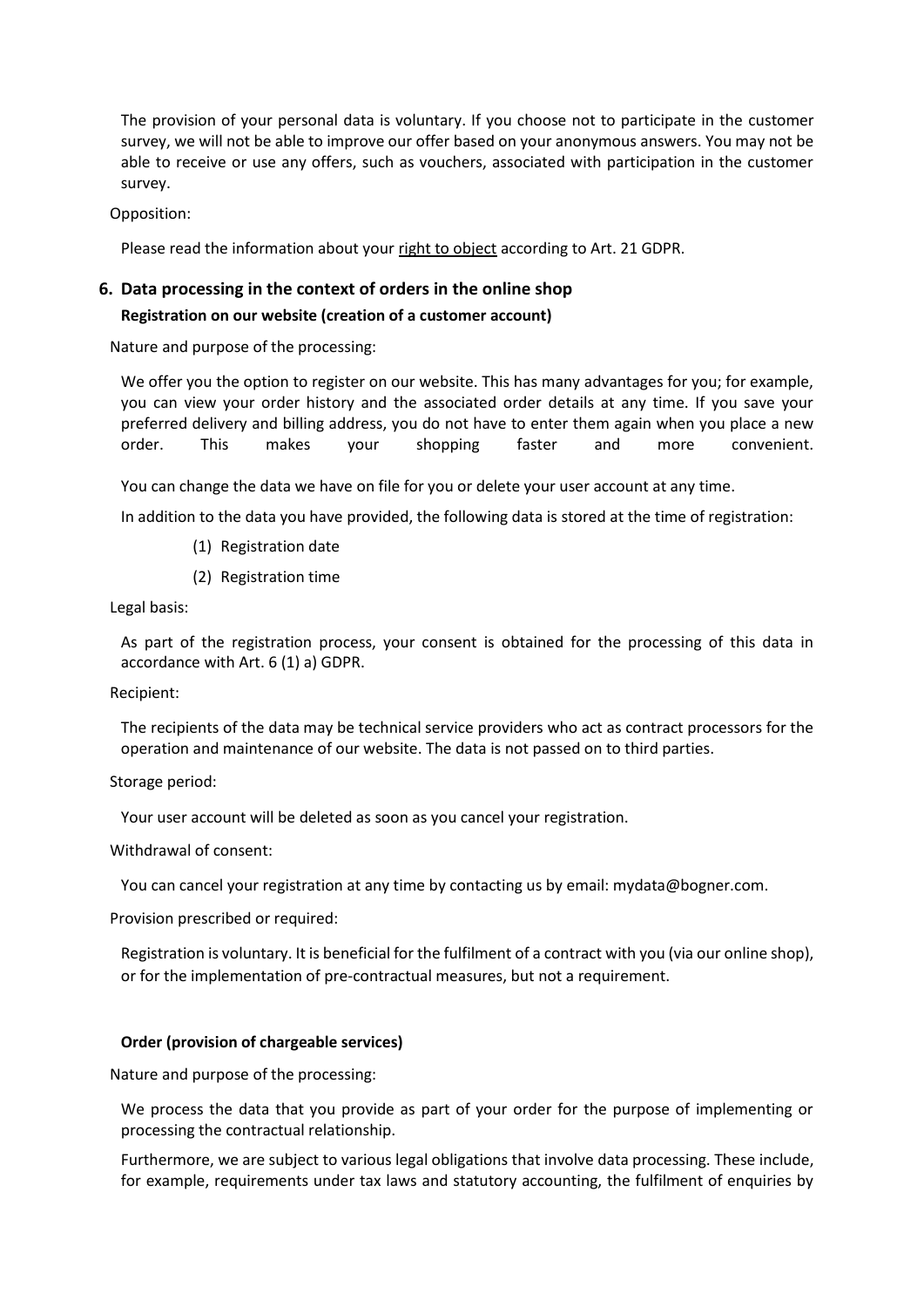external parties, e.g. the requirements of supervisory or law enforcement authorities, as well as the fulfilment of control and reporting obligations under tax law.

Legal basis:

The processing of the data required for the conclusion of the contract is based on (Art. 6 (1) b) GDPR). Recipient:

The recipients of the data may be technical service providers who act as contract processors for the operation and maintenance of our website or, for example, for implementing your payment to us.

With regard to the transfer of data to recipients outside our company, it should first be noted that we only transfer necessary personal data in compliance with the applicable data protection regulations.

In order to fulfil our contract with you, we pass on your name and address to shipping and logistics service providers commissioned with the delivery, insofar as this is necessary for the delivery of ordered goods.

Depending on the payment method you select during the order process, we will pass on the payment data collected for this purpose to the credit institution commissioned with the payment and, if applicable, to [payment service providers](#page-10-0) commissioned by us or to the payment service selected by you during the order process.

Other recipients of your personal data are, for example, public bodies and institutions (e.g. tax authorities, law enforcement agencies) in the event of a legal or official obligation, accountants, business and payroll tax auditors (statutory audit mandate).

Storage period:

We store this data in our systems until the statutory retention periods have expired. These are generally 6 or 10 years for the purpose of proper accounting and tax law requirements.

Provision prescribed or required:

The provision of your personal data is contractually necessary in order for us to be able to carry out our purchase contract with you. Without the provision of your personal data, we cannot complete your order.

## <span id="page-8-0"></span>**Address matching and data up-to-dateness**

Nature and purpose of the processing:

Regardless of whether you order from us as a guest or as a registered customer, the addresses you provide while placing your orders or in your membership account are passed to a contract processor who uses the Deutsche Post street catalogue to check the completeness and accuracy of your details. We only use the address in question for this purpose, without your name, for comparison with the street directory.

To ensure that your data is up to date, we use a contract processor to correct, update, cleanse and enrich customer addresses. In the course of this process, the customer information you provide (first name, last name and address) is imported into a Black Box system. The Black Box is an encapsulated on-site system that does not allow access to BOGNER customer data.

Legal basis:

The legal basis for the processing of your data is Art. 6 (1) b) GDPR, namely for the fulfilment of contractual obligations or for the performance of pre-contractual measures.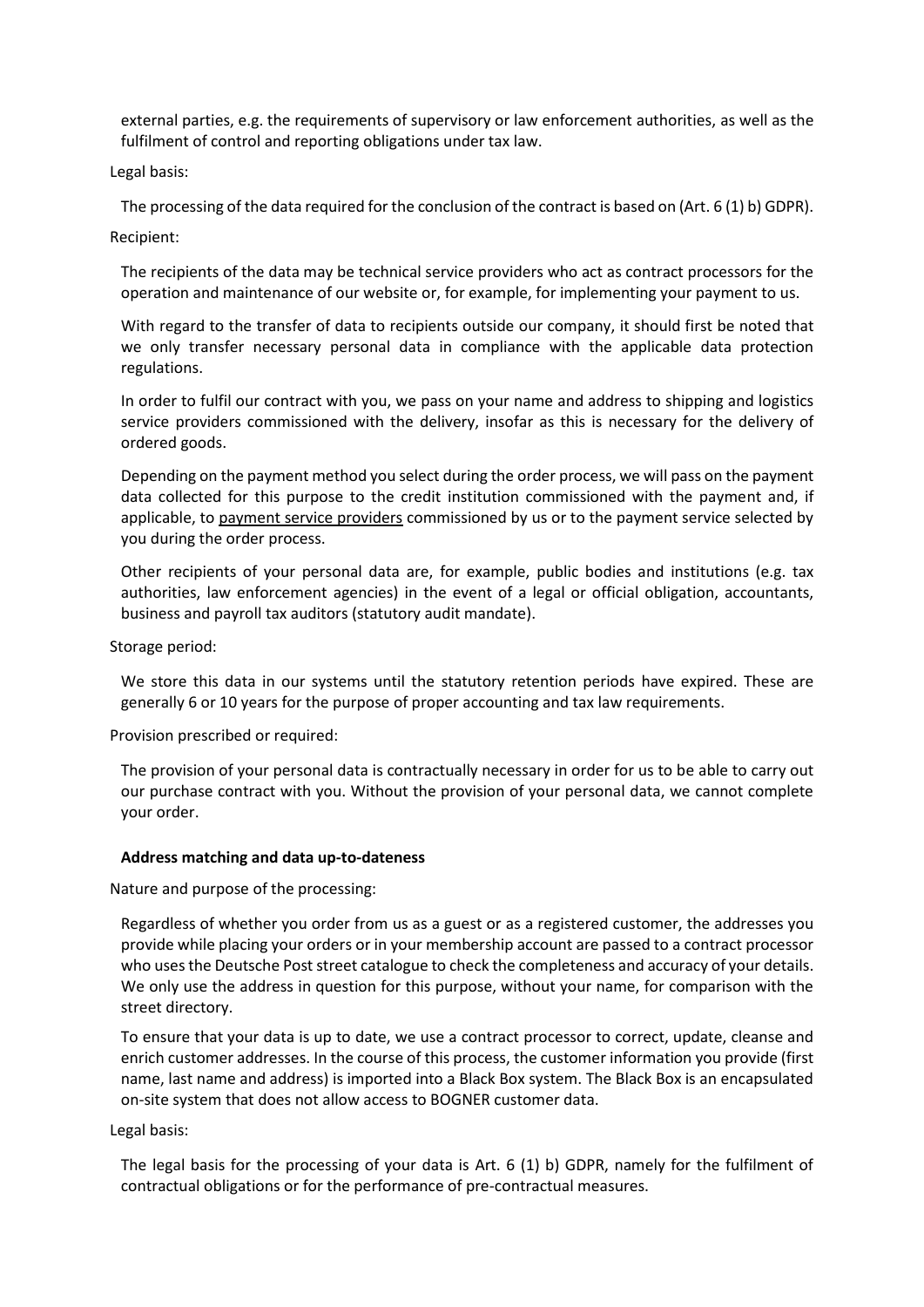## Recipient:

The recipients of the data are service providers who act as contract processors for the maintenance of your address data, as well as for the optimisation of dispatch.

Storage period:

After matching, the data is stored exclusively for the ordering and invoicing process. We store this data in our systems until the statutory retention periods have expired. These are generally 6 or 10 years for the purpose of proper accounting and tax law requirements.

Provision prescribed or required:

The provision of your personal data is contractually necessary in order for us to be able to carry out our purchase contract with you. Without the provision of your personal data, we cannot complete your order.

## <span id="page-9-0"></span>**Setting up a personal customer profile**

Nature and purpose of the processing:

We create a customer profile for you for better consideration of your wishes and preferences. To this end, we analyse your purchase and contract processing data and combine them in a customer profile. Purchase and contract implementation data include all kinds of data collected as part of an order or a purchase from BOGNER (e.g. purchase value, returns and product interests). This also includes the contact information you have given (e.g. your first and last name, your address, etc.).

Legal basis and legitimate interest:

The legal basis for the evaluation of your purchase and contract data is based on our legitimate interest (Art. 6 (1) f) GDPR) to optimise and personalise our advertising activities.

Recipient:

Recipients of the data may be technical service providers who act as contract processors for the operation and maintenance of our website and for retail support.

#### Storage period:

The data will only be processed in this context as long as you have not objected to such processing.

Provision prescribed or required:

The provision of your personal data is neither legally nor contractually required. Without this data, we cannot optimise our offer and adapt it to your personal preferences.

Opposition:

You can object to processing for the purpose of advertising at any time by contacting us by email: mydata@bogner.com.

#### <span id="page-9-1"></span>**Product availability**

Nature and purpose of the processing:

If a product is sold out in your size, you can choose to be informed by email as soon as the item becomes available again in the requested size. We need the size you requested as required information as well as a valid email address in order to send you this information. As soon as the item is available again, you will receive a notification of availability via email.

Legal basis and legitimate interest: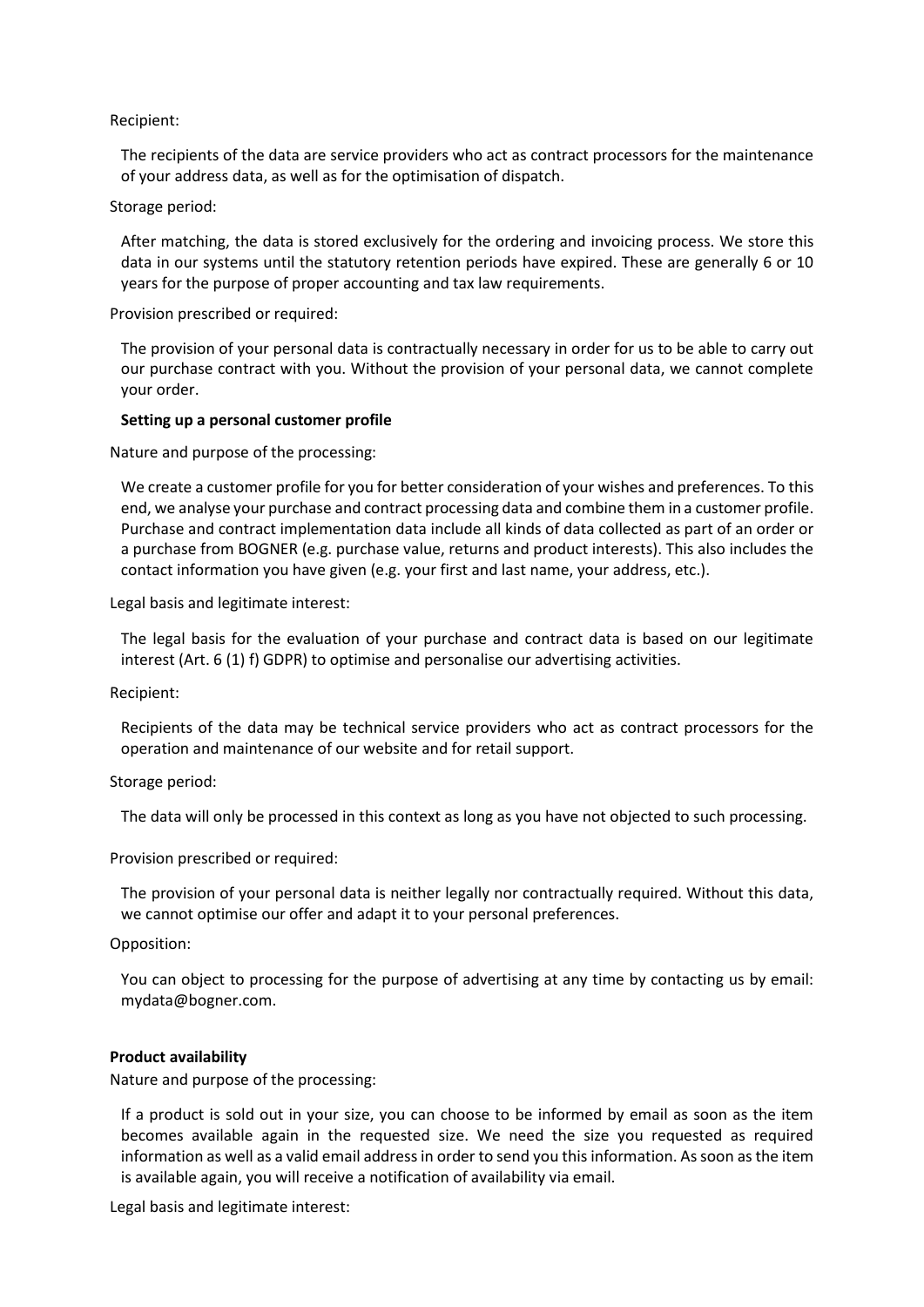The processing of your data is necessary for the implementation of pre-contractual measures (Art. 6 (1) b) GDPR).

Storage period:

Your email address will be stored for 30 days exclusively for this purpose. If the item does not become available again after 30 days, your email address will be automatically deleted.

Recipient:

The recipients of the data may be technical service providers who act as contract processors for the operation and maintenance of our website and for the use of this service.

Provision prescribed or required:

The provision of your personal data is contractually necessary in order to be able to follow up on your request. Without the provision of your personal data, we cannot send you a notification as soon as the requested item is available again.

## <span id="page-10-0"></span>**7. Payment service providers**

You have a choice of different payment service providers for the processing of your payment.

## <span id="page-10-1"></span>**Payment by PayPal**

We give you the option of processing the payment using the payment service provider PayPal (PayPal (Europe) S.à.r.l. et Cie, S.C.A., 22-24 Boulevard Royal, L-2449 Luxembourg).

To do so, you can log in to your existing PayPal account during the check-out process. When you do this, we pass on your contact details (first and last name, street, house number, postcode, town, gender, email address, telephone number and IP address), as well as data relating to the order (e.g. invoice amount, article, delivery type), to PayPal insofar as this is necessary for the fulfilment of the contract.

The transfer of your payment data to PayPal is necessary in the context of contract processing (Art. 6 (1) b) GDPR).

Depending on the payment method selected, PayPal reserves the right to conduct a credit check. Further information on this and on data processing by PayPal can be found in PayPal's applicable data protection provisions at [https://www.paypal.com/webapps/mpp/ua/privacy-full.](https://www.paypal.com/webapps/mpp/ua/privacy-full)

## <span id="page-10-2"></span>**Payment for purchase on account (BOGNER internal):**

In the event that BOGNER makes advance payments (in the case of purchase on account for example), we transmit your data (name, address and, if applicable, date of birth) to infoscore Consumer Data GmbH, Rheinstrasse 99, DE-76532 Baden-Baden for the purpose of checking your creditworthiness, obtaining information for assessing the risk of non-payment on the basis of mathematical-statistical procedures using address data, and for verifying your address (checking for deliverability). The legal basis for these data transfers is Art. 6 (1) b) and Art. 6 (1) f) GDPR. Transmissions on the basis of these provisions may only be made insofar as this is necessary to safeguard the legitimate interests of our company or third parties, and does not override the data subject's interests in their fundamental rights and freedoms, which require the protection of their personal data. Detailed information on the business purpose, for the purposes of the Basic Data Protection Regulation (EU GDPR), i.e. information on the business purpose, purposes of data storage, data recipients, the right to self-disclosure, the right to erasure or rectification, etc. can be found under the following link: <https://finance.arvato.com/icdinfoblatt>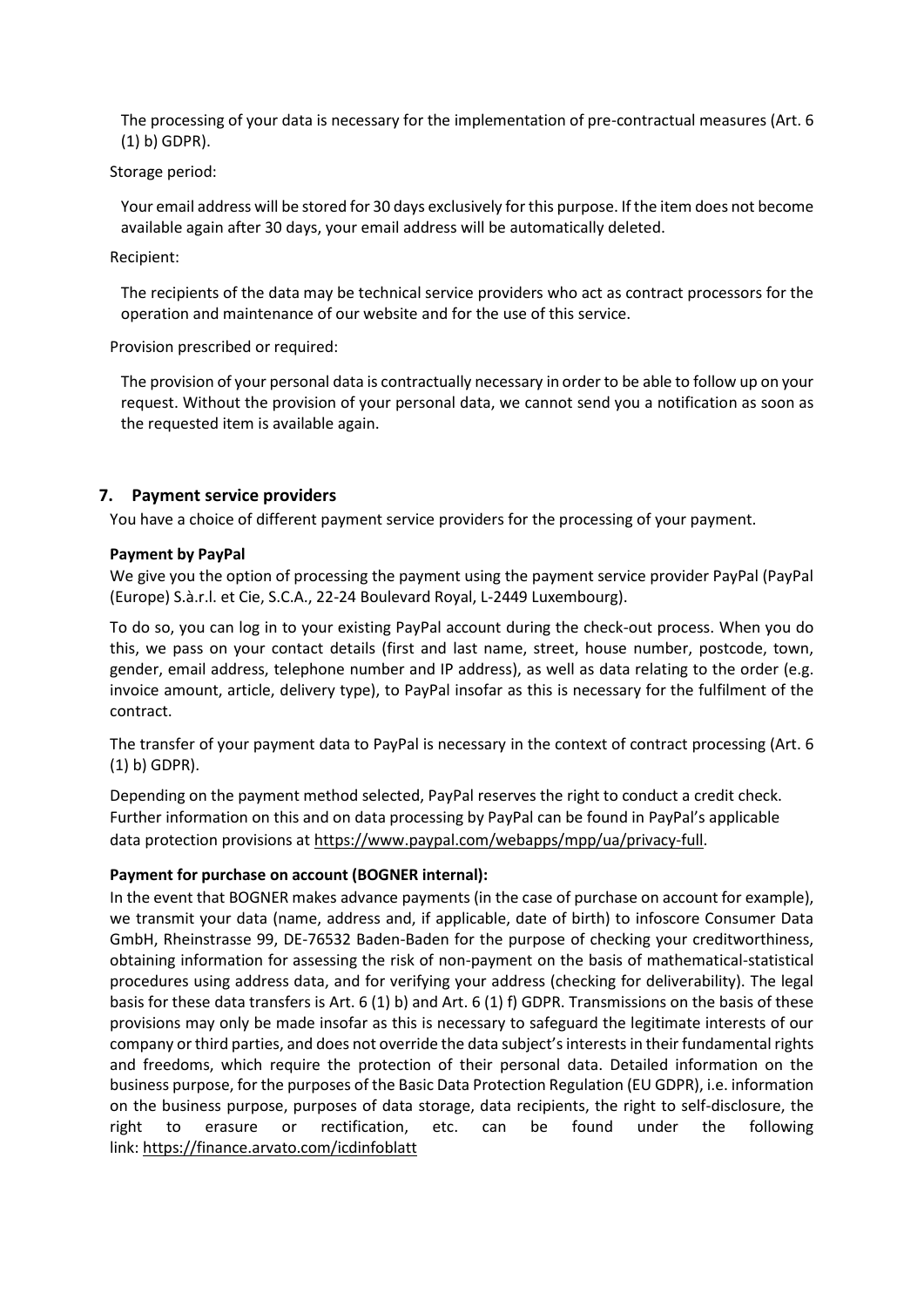## <span id="page-11-0"></span>**Payment by credit card**

When you pay by credit card, we collect and process personal data and forward it to the card-issuing institution for payment processing and to our payment service provider Computop (Computop Paygate GmbH, Schwarzenbergstr. 4 D-96050 Bamberg) in compliance with legal requirements, such as customer authentication in accordance with the EU Payment Services Directive PSD2. This includes the name of the credit card holder, credit card number, terminal number, expiry date of the credit card (month and year), country of origin of the credit card, date of birth of the ordering customer, order number, email address of the customer, customer number, address data (street, address suffix, postcode, city and country) and, in the case of commercial customers, the VAT ID and the company name.

As the merchant, we also cooperate with one or more merchant acquirers in the case of credit card payments. Acquirers are payment service providers regulated in accordance with the German Payment Services Supervision Act (Zahlungsdienstaufsichtsgesetz, ZAG), which carry out the acceptance and settlement of payment transactions for us. We and the acquirer are separately responsible for the processing, each in our own technical sphere of data influence, i.e. we are responsible for our internal network up to the secured transmission via the internet.

We currently work with the following payment service providers (acquirers), among others:

Payone:

PAYONE GmbH

Lyoner Straße 9

60528 Frankfurt am Main

info@payone.com

[www.payone.com](http://www.payone.com/)

Legal information

District Court Frankfurt am Main HRB 116860

VAT ID: DE185996311

Managing Directors: Niklaus Santschi, Frank Hartmann, Björn Hoffmeyer, Roland Schaar

Chairman of the Supervisory Board: Ottmar Bloching

PAYONE GmbH is authorised and supervised as a payment institution by the Federal Financial Supervisory Authority (Bundesanstalt für Finanzdienstleistungsaufsicht), Graurheindorfer Straße 108 in 53117 Bonn.

American Express Payment Services Limited:

Branch office Frankfurt a. M.

Theodor-Heuss-Allee 112

60486 Frankfurt

Competent supervisory authority: Hessian Commissioner for Data Protection and Freedom of Information (Hessische Beauftragte für Datenschutz und Informationsfreiheit )

Gustav-Stresemann-Ring 1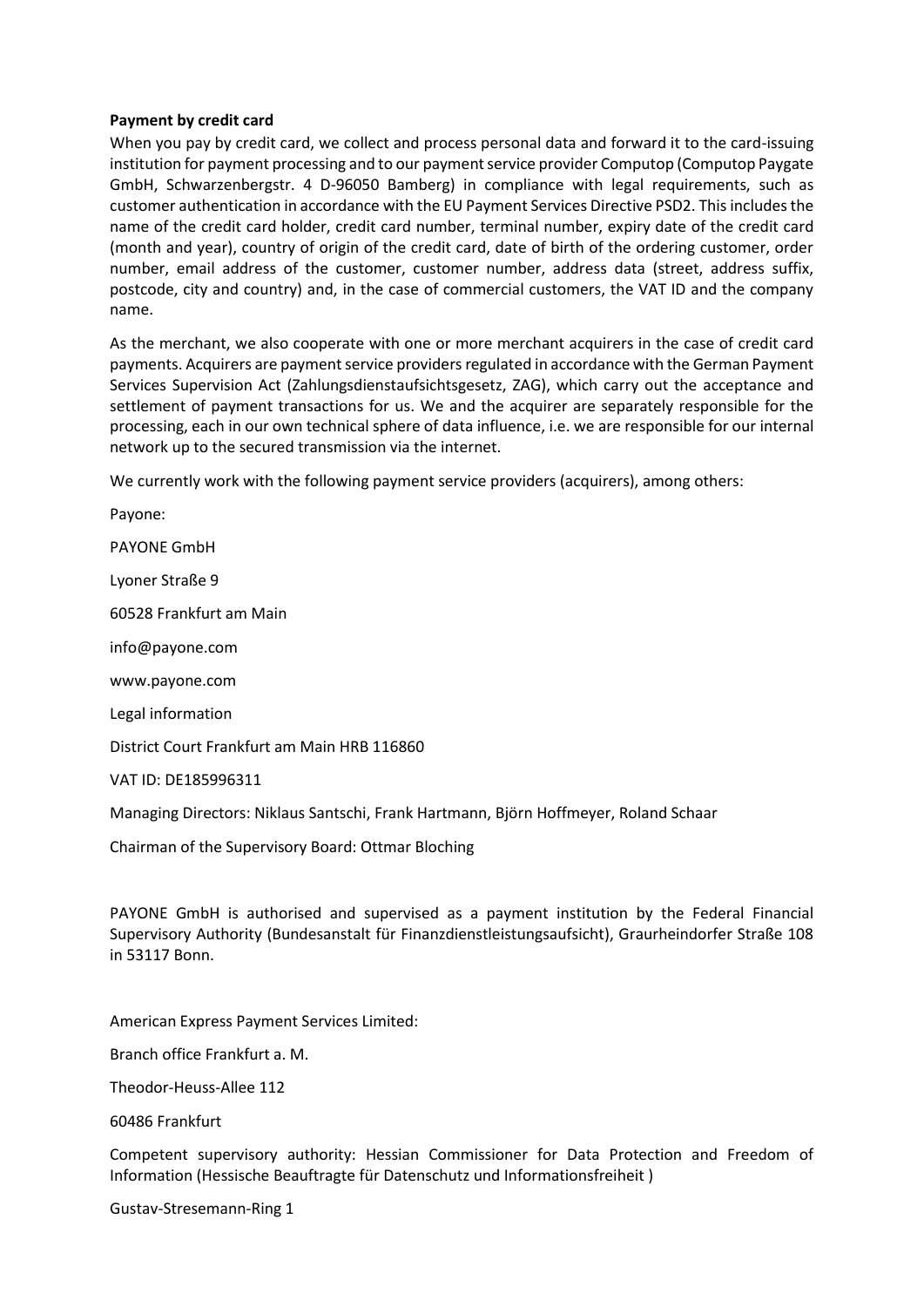#### 65189 Wiesbaden

Telephone: 0611-1408 0

[poststelle@datenschutz.hessen.de](mailto:poststelle@datenschutz.hessen.de)

## <span id="page-12-0"></span>**8. Cookies**

Like many other websites, we also use so-called "cookies". Cookies are small text files that are transferred from a website server to your hard drive. In this way, we automatically receive certain data about your computer and your connection to the internet such as your IP address, the browser used and operating system.

Cookies cannot be used to launch programs or transfer viruses to a computer. The information contained in cookies allows us to facilitate your navigation and enable the correct display of our web pages.

Under no circumstances will the data we collect be passed on to third parties or linked to other personal data without your consent.

Of course, you can also view our website without cookies. Internet browsers are regularly set to accept cookies. You can deactivate the use of cookies at any time via your browser settings. Please use the help functions of your internet browser to find out how to change these settings. Please note that some functions of our website may not work if you have deactivated the use of cookies.

The cookies used here have different duration times. These can be 1 day, 1 week, ½ year or 1 year depending on the purpose as mentioned above.

## <span id="page-12-1"></span>**9. Social Media**

You will find links to the websites of various social networks in the footer of our website. For information on the storage and use of your data, as well as on your rights and options for setting your privacy protection, please refer to the Privacy Policy of the respective network operator:

- Facebook (Facebook Ireland Ltd., 4 Grand Canal Square Grand Canal Harbour, Dublin 2, Ireland):<https://facebook.com/about/privacy>
- Instagram (Instagram Inc., 1601 Willow Road, Menlo Park, CA, 94025, USA): <https://instagram.com/about/legal/privacy>
- YouTube (YouTube LLC, 901 Cherry Ave., San Bruno, CA 94066, USA): <https://policies.google.com/technologies/product-privacy> und <https://policies.google.com/privacy>

## <span id="page-12-2"></span>**10. Data security**

We only handle personal data insofar as data protection regulations allow. In so doing, we also strive to use all the necessary technical and organisational security measures to adequately protect your personal data from unauthorised access and misuse at all times.

Your data will only be passed on to service providers (contract processors) if it is necessary for the fulfilment of our contractual duties. All service providers are obliged to treat your data confidentially on the basis of an order processing agreement.

Insofar as we store or process personal data, this is done within a secure data centre. To protect the security of your data during transmission, we use encryption procedures (e.g. SSL) via HTTPS.